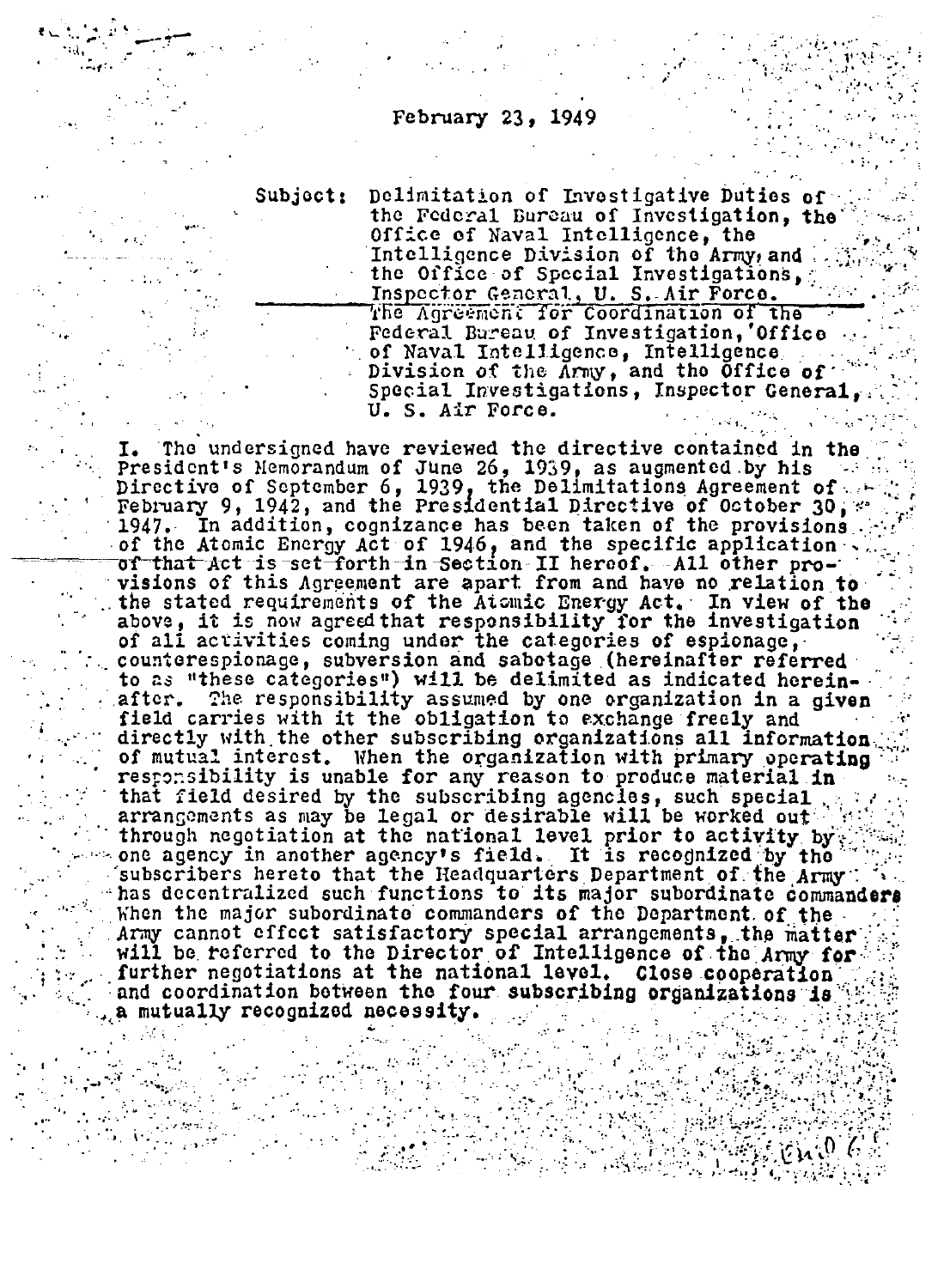#### FBT will be responsible for: II.

1. All investigations of cases in these categories involving civilians and foreign nationals of all classes in the continental United States, Puerto Rico, the Virgin Islands, the State of The Hawaii<sup>62</sup>, and the State of Alaska<sup>2</sup> except as specifically described hereinafter in Paragraph V, Section 5.

2. All investigations of violations of the Atomic Energy Act of 1946. There are no territorial or personnel limitations on this provision.

The coordination of the investigative activities of civilian agencies in the United States, Puerto Rico, the Virgin Islands, and the State of Alaska except as specifically described hereinafter in Paragraph V, Section 5, which provide information regarding subversive movements and activities in these categories.

4. Keeping the other subscribing organizations advised of. important developments in these categories within its cognizance, particularly:

> Activities of inactive reserves of the armed service, including the National Guard.

 $\mathbf{b}$ . Developments affecting plants engaged in armed forces contracts.

Developments concerning the strength, composition,<br>and intentions of civilian groups within its cognizance which are classed as subversive and whose activities are a potential danger to the security of the United States.

Developments affecting those vital facilities and vital utilities which have been designated by the Secretary of Defense.

Developments affecting critical points of transportation and communications systems which have been designated by the Secretary of Defense.

可解放射线 医腺杆菌 医细胞增加

(For b, d, and e above no protective coverage is contemplated.)

\*Editorial revision of this Agreement to reflect the statehood of Alaska was approved by the IIC on January 7, 1959.

#\*Revision to reflect the statehood of Hawaii was approved by the IIC on September 9, 1959.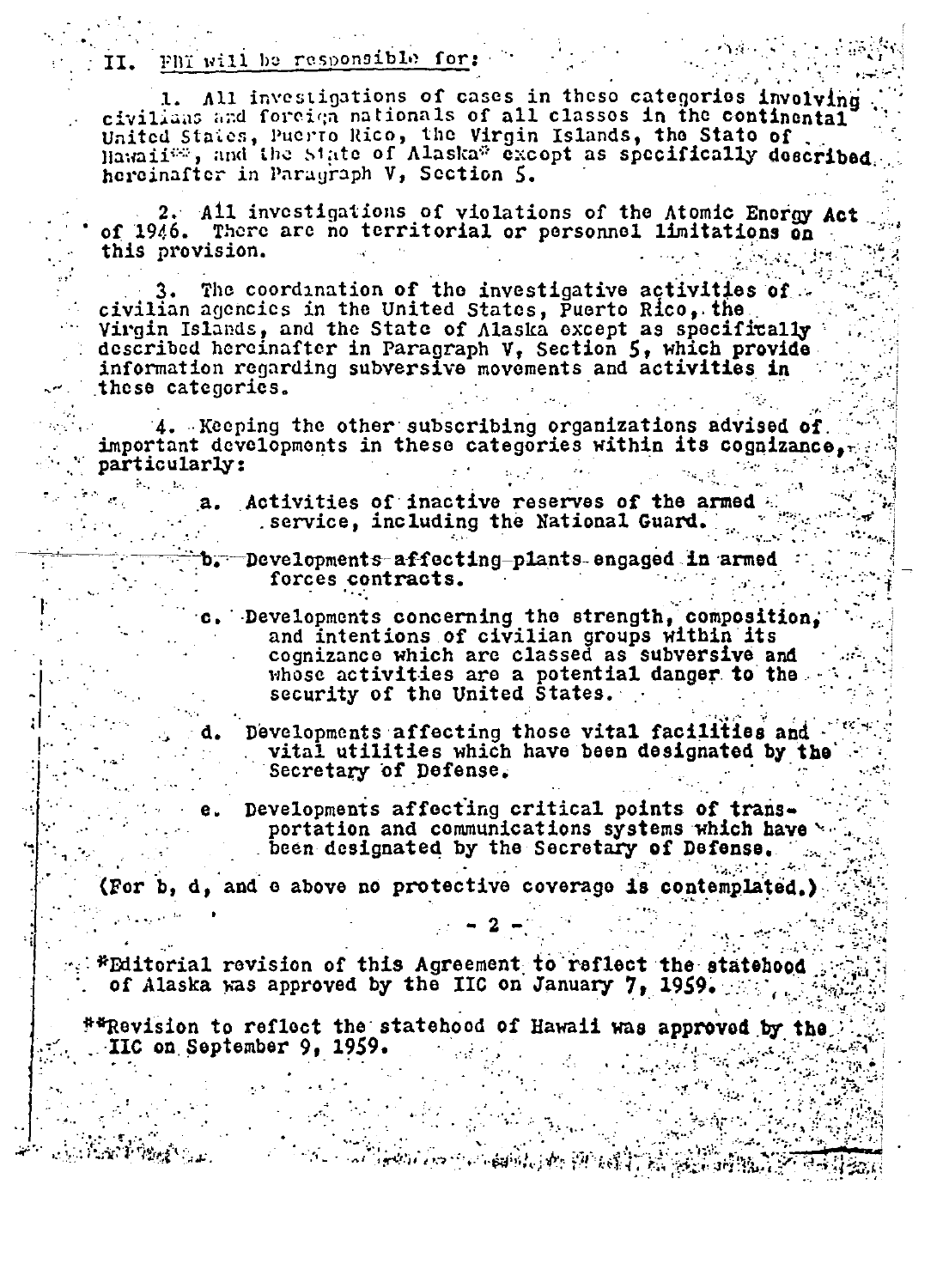#### JD, Army will be responsible for:  $\cdot$   $\cdot$   $\cdot$

The investigation and disposal of all cases in these  $1.$ categories involving active and retired military personnel of the Army.

2. The disposal, but not investigation, of all cases in these categories involving civilian employees of the Army in the

The investigation and disposal of all cases in theso З. categories involving civilian employees of the Army stationed in<br>areas other than the United States, Puerto Rico, and the<br>Virgin Islands, except that part of such investigations as have ramifications in the United States, Puerto Rico, or the Virgin Islands.

4. The investigation of all cases in these categories involving civilians and forcign nationals who are not employees of the other subscribing organizations, in areas where the Army Commander has supreme jurisdiction over the armed forces stationed therein. including possessions of the United States other than Puerto Rico and the Virgin Islands.

5. Informing the other subscribing organizations of any .portant developments.

Advising the Federal Bureau of Investigation of the identity and location of the plants engaged in Army contracts.

#### ONI will be responsible for: IV.

The investigation and disposal of all cases in these cate-1. gories involving active and retired naval personnel of the Navy.

2. The disposal, but not investigation, of all cases in these categories involving civilian employees of the Navy in the United States, Puerto Rico, and the Virgin Islands.

3. The investigation and disposal of all cases in these.<br>categories involving civilian employees of the Navy stationed in<br>areas other than the United States, Puerto Rico, and the<br>virgin Islands, except that part of such in ramifications in the United States, Puerto Rico, or the Virgin Islands.

The investigation of all cases in these categories involving  $\ddot{ }$  . 4. civilians and foreign nationals who are not employees of the other subscribing organizations, in areas where the Navy Commander. as supreme jurisdiction over the armed forces stationed therein, noluding possessions of the United States other than Puerto Rico and the Virgin Islands, and in the State of Alaska except as described in Section 5, below.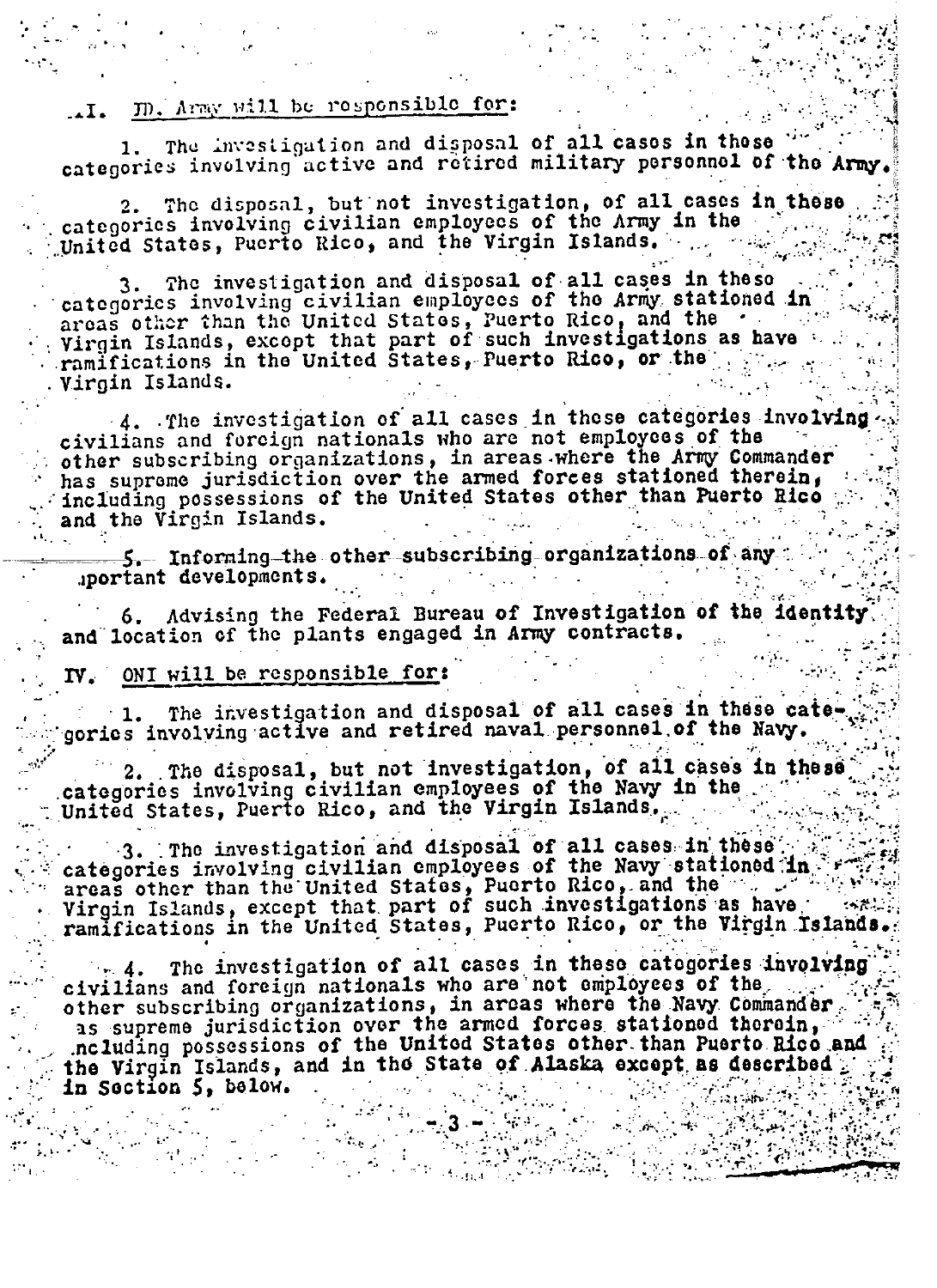$\mathsf{s}_*$ . The investigation of all cases in these categories involvi civilians and foreign nationals who are not employees of the other subscribing erganizations and with the exception of civilian employ of the Eusentave Branch of the Government on Kodiak and Afognak Islands adjacent to the Alaska Peninsula and Adak Island in the Aloutian Chain.\*

Informing the other subscribing organizations of any.  $6.6$ important devolopments.

Advising the Federal Bureau of Investigation of the identi  $\phi$  and location of the plants ongaged in Navy contracts.

The Gffice of Special Investigations, Inspector General,

1. The investigation and disposal of all cases in these cate. gories involving active and retired military personnel of the  $\cdots$ Air Force.

The disposal, but not investigation, of all cases in  $2.1$ these categories involving civilian employees of the Air Force" in the United States, Puerto Rico, and the Virgin Islands.

3. The investigation and disposal of all cases in these categories involving civilian employees of the Air Force stationed in areas other than the United States, Puerto Rico, and the Virgin Islands, except that part of such investigations as have<br>ramifications in the United States, Puerto Rico, or the Virgin Islands.

The investigation of all cases in these categories involving civilians and foreign nationals who are not employees of the other subscribing organizations, in areas where the Air Force  $\sim$ Commander has supreme jurisdiction over the armed forces ... stationed therein, including possessions of the United States. described in Section 5, bolow, with the exception of civilian employees of the Executive Branch of the Government.

5. The investigation of all cases in these categories involving civilians, except as described hereinabove, (1) in that part of the Alaska Peninsula which is separated by a line drawn from Iliamna Bay

#This paragraph added. See IIC Working Committee Minutes of 2 September 15, 1954, and June 8, 1955.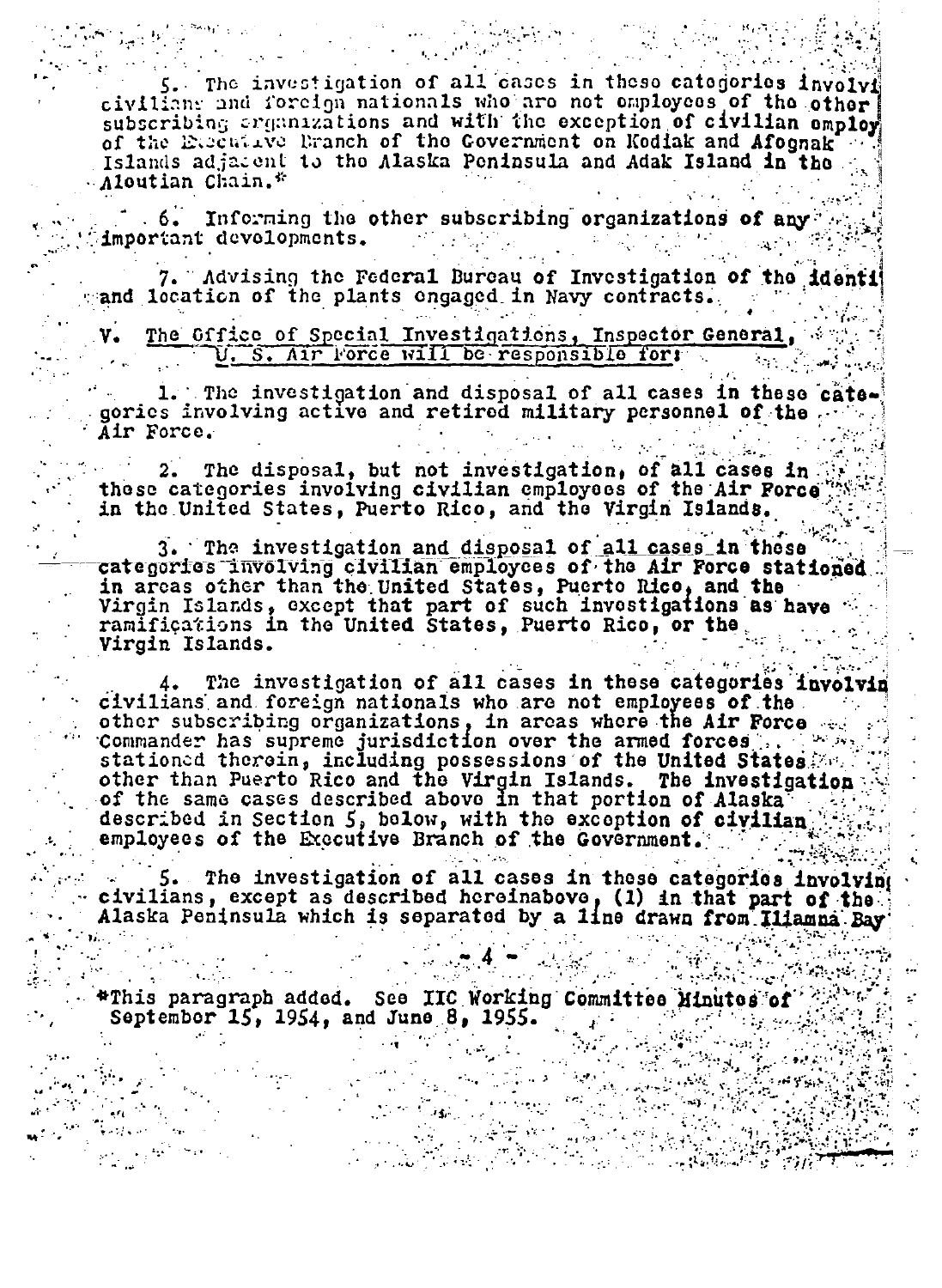northwest to the town of Old Iliamna and thence following the south shore of Lake Iliamna to the Kyichak River to the Kyichak Bay; (2) in the islands adjacent to the Alaska Poninsula excluding Kodiak and Afognak Islands which are the responsibility of the Office of Maval Intelligence; (3) in the Aleutian Islands excluding Adak Island which is the responsibility of the Office of Naval Intelligence; and (4) in the Pribilof Islands.<sup>4</sup>

6. Informing the other subscribing organizations of any important developments.

7. Advising the Federal Bureau of Investigation of the identi and location of the plants engaged in Air Force contracts.

VI. 1. Where Sections III, IV, and V involve general territorial coverage, responsibility for such coverage will pass from one denote of the armed forces to another automatically when a change of command responsibility ensues. This provision is subject to modification by direct agreement between the interested elements of the armed forces.

2. While investigative jurisdiction over the civilian and populace in former enemy territories occupied by the armed forcest.<br>has been provided for in Sections III, IV, and V above, those provisions are subject to direct adjustment with the Department of State if and when that Department assumes governmental direction in such areas of occupation.

VII. From time to time it may be dosirable in the light of changing conditions to modify or amend this Delimitations Agreement. Subject to the exceptions already provided for above, general amendments or modifications involving all of the four subscribing organizations shall be issued in the form of a revised Delimitations Agreement and not as separate instructions.

VIII. During periods of martial law, or periods of predominant armed forces interest not involving martial law, when agreed upon by the subscribing agencies, the provisions of Appendix A or B. hereto attached, will additionally apply.

IX. All agreements of a continuing nature and applicable to two<br>or more of the subscribing agencies to the Delimitations

\*Original paragraph changed. See IIC Working Committee Minutes of 4<br>September 15, 1954, and June 8, 1955.

 $\mathcal{L}_{\mathcal{L}}(\mathcal{L}_{\mathcal{L}}\otimes\mathcal{L}_{\mathcal{L}}\otimes\mathcal{L}_{\mathcal{L}}\otimes\mathcal{L}_{\mathcal{L}}\otimes\mathcal{L}_{\mathcal{L}}\otimes\mathcal{L}_{\mathcal{L}}\otimes\mathcal{L}_{\mathcal{L}}\otimes\mathcal{L}_{\mathcal{L}}\otimes\mathcal{L}_{\mathcal{L}}\otimes\mathcal{L}_{\mathcal{L}}\otimes\mathcal{L}_{\mathcal{L}}\otimes\mathcal{L}_{\mathcal{L}}\otimes\mathcal{L}_{\mathcal{L}}\otimes\mathcal{L}_{\mathcal{L}}\$ 

**一起解决**原则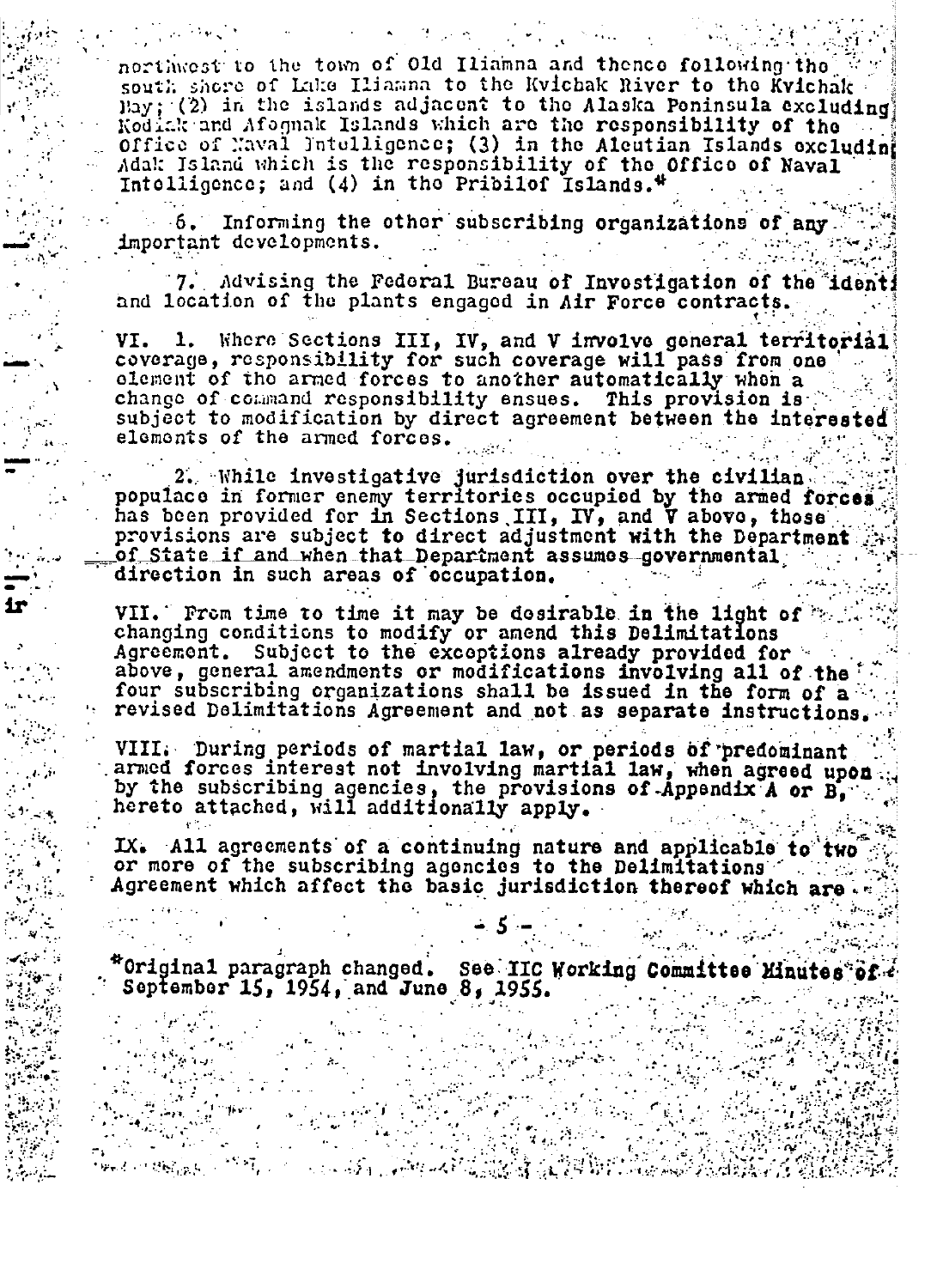now or hereafter mutually entered into by any of the subscriber<br>thereto will be reduced to writing; will thereafter become supplements to the Delimitations Agreement, and distributed only to the extent agreed upon by the co-signers.

> S. Leroy Irwin<br>Director of Intelligence,  $(Si$ qned $)$ Department of the Army

(Signed) Thomas B. Inglis Chief of Naval Intelligence

J. Edgar Hoover<br>Director, Federal Bureau  $(si$ qned)  $\cdot$  $\overline{\textbf{0}}$ gation

Joseph F. Carroll (Sianed) Director, Office of Special Investi-**Force** 

PPROVED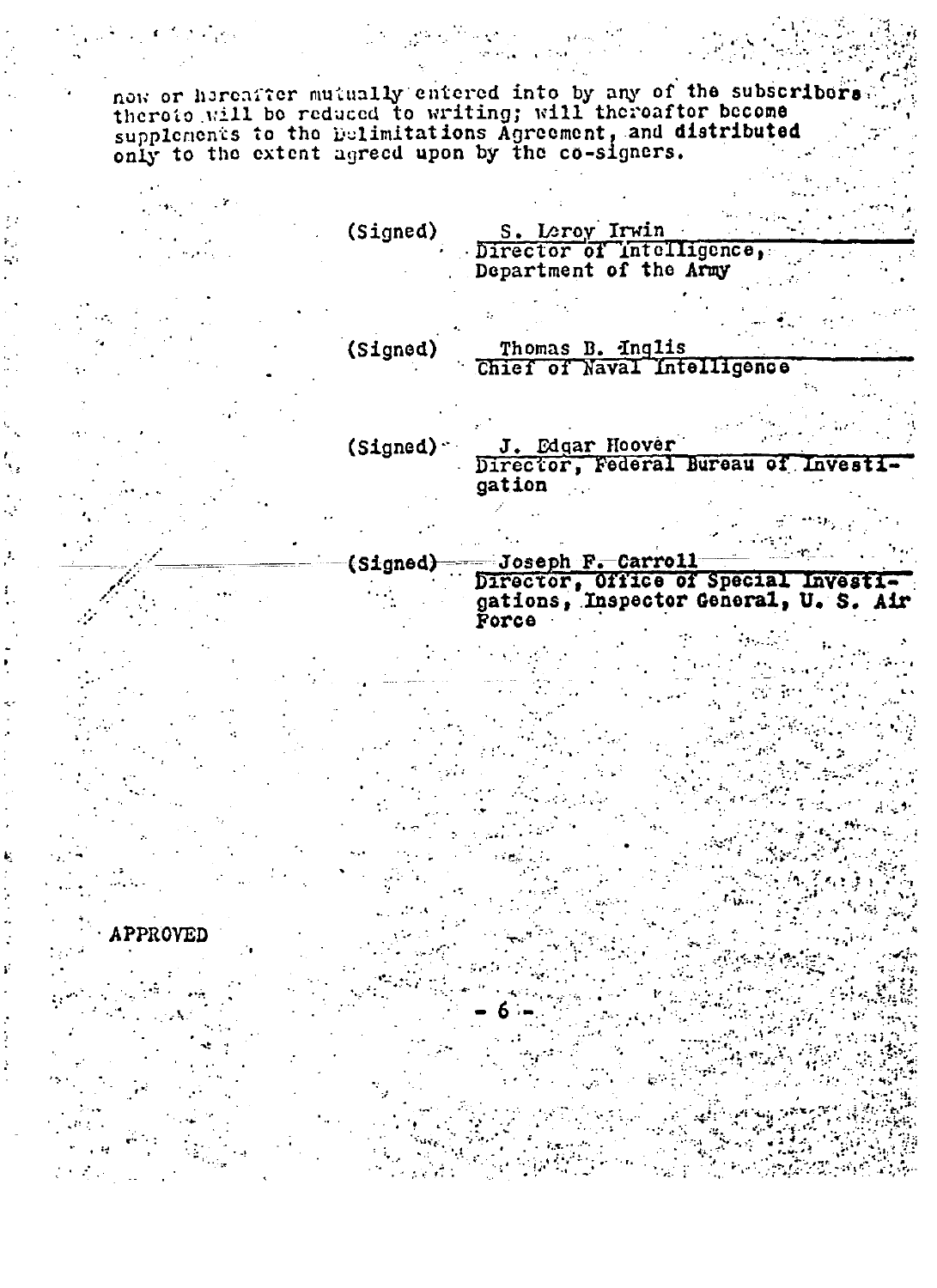# APPENDIX A

### PERIOD OF MARTIAL LAW

I. It is further agreed that when a state of martial law has been declared by the President, the armed forces commander will assume responsibilities for coverage in these categories. His authority to direct and control the subscribing agencies of the armed forces will be limited only by such instructions as he may receive from the Secretary of Defense. He will have authority to coordinate the intelligence activities of the subscribing. agencies in his area of responsibility, within the limits of  $\varepsilon$ their available personnel and facilities, by the assignment of missions, the designation of objectives, and the exercise of such coordinating control as he deems necessary. He is not authorized to control the administration or discipline of the subscribing agencies in the area of his responsibility, nor to issue instructions to them beyond those necessary for the purposes stated above.

II. Personnel of the subscribing agencies in the area of responsibility of the armed forces commander will still send reports to and be under the continued supervision of their respective head-They will render such aid and assistance to the armed quarters. forces commander and his designated representatives as are possible and practicable. They will furnish all pertinent information, data, and other material that are or may be necessary or desirable to the armed forces commander by the most expeditious means and methods possible consistent with requisite security. Each headquarters of the subscribing agencies will promptly be advised by its agencies of all information and data appropriately. identified as having been furnished to the armed forces commander.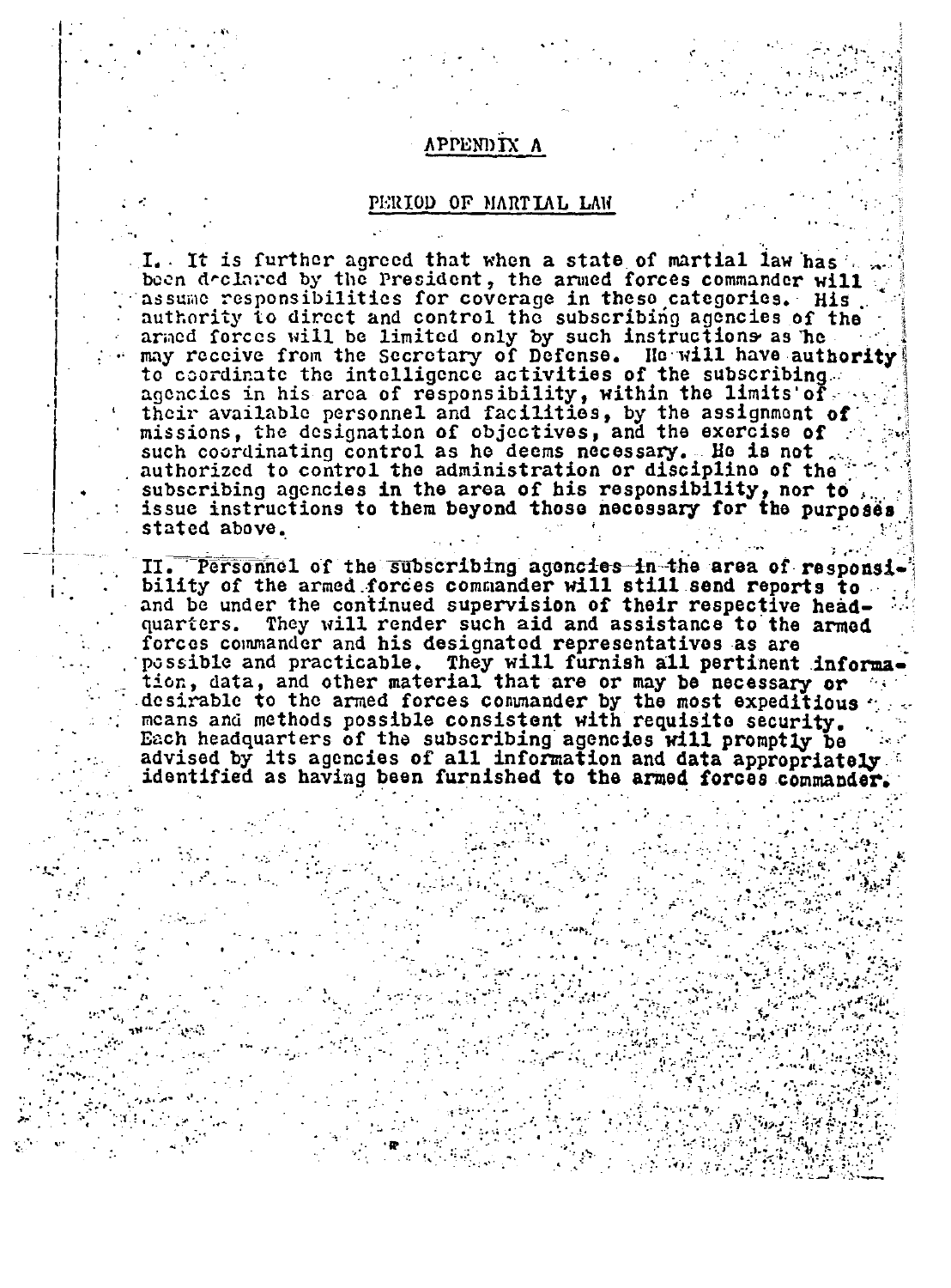# APPENDIX B

## PERIODS OF PREDOMINANT MILITARY INTERESTS, NOT INVOLVING HARTING LAW

I. In time of war certain areas will come into prominence as potential theaters of operation. When an armed forces commander  $\tilde{\mathfrak{o}}$ : such a potential theater is designated, he definitely has interest in, though not control of, the civilian life within the area. In order that the armed forces commander may prepare himself for the discharge of the possible responsibility which may affix to him, the following procedure is agreed upon;

1. Agents of the FBI; of ONI; ID, Army; and the OST, IG, U.S. Air Force will continue to function in accordance with the provisions of Sections II, III, IV, and V.

 $2.$ In addition thereto, the armed forces commander may tai steps to analyze the facilities existing and to explore the manner in which complete coverage will be obtained if martial 12 is declared. Adequate liaison with the other subscribing agenci will insure that the armed forces commander will have the benefi of the experience, judgment and knowledge of the representative.

The armed forces commander is authorized to request and 3. receive such information from the other three agencies as he may desire and they may be able to furnish.

The analysis and exploration referred to above will show the II. coverage furnished by each of the subscribing agencies and any additional coverage each subscribing agency can undertake. When the commander feels that more complete coverage is required, it such elements of the subscribing agencies as are under his jurisdiction. Prior to any invasion of the spheres normally coming under the cognizance of the other subscribing agencies. the armed forces commander should obtain the necessary authority from the Secretary of Defense.

Irrespective of the fact that the preceding recommendation III. have placed the initiative in the hands of the armed forces commander, whenever any of the other services feel that such a survey to determine adequacy of coverage should be undertaken, it should be so recommended.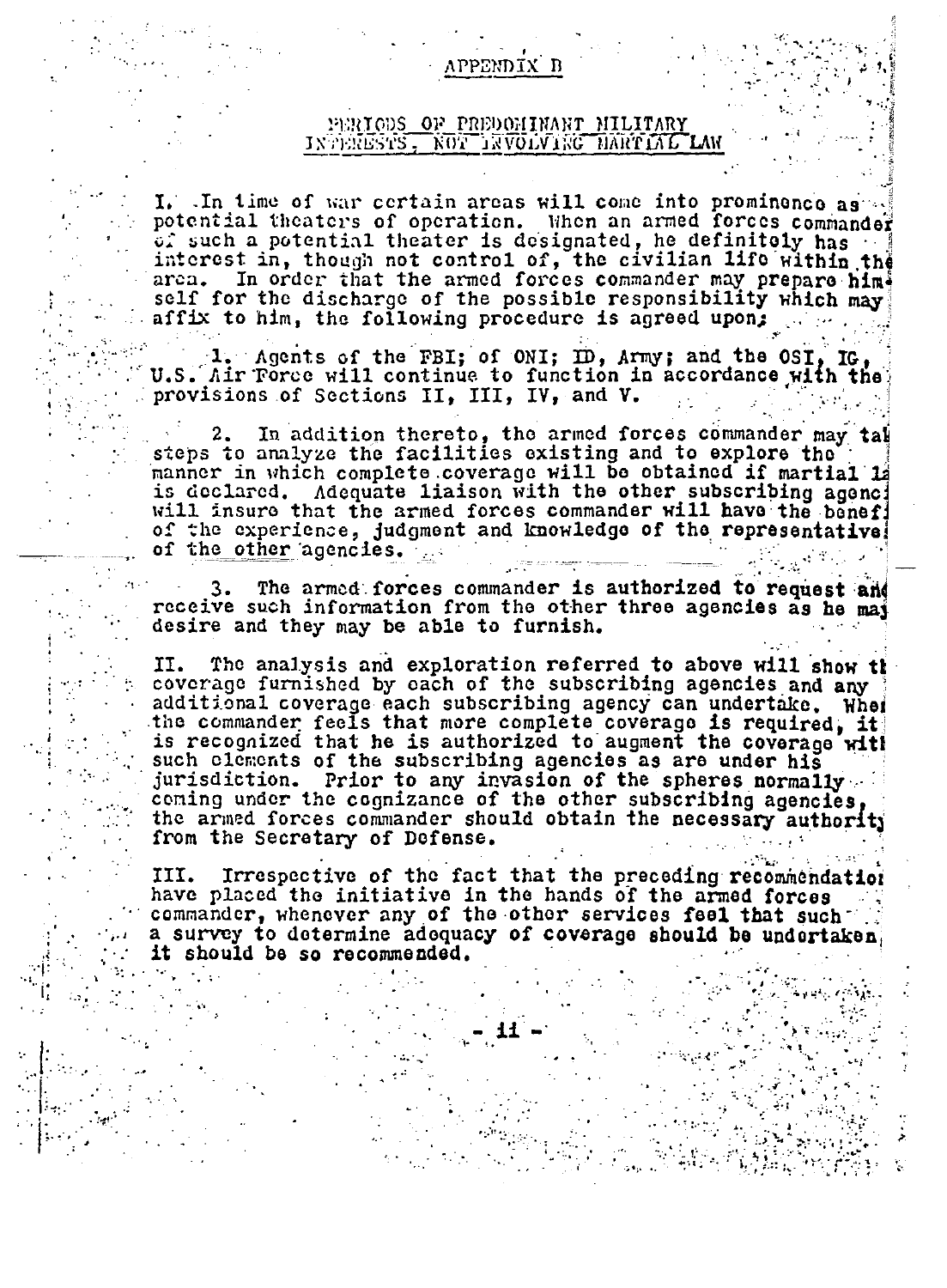Supplemental Aercement No. I to the Definitations Agreement

Capperation and Coordination Between The Macrut Macau of Investigation The Tracilinence Division of the Army The OTTRO of NAval Imelligence and The Office of Special investigations, Inspector General, U.S.

The Director of Intelligence, U.S. Army, the Director of the Fedaral Bureau of Investigation, the Director.of Naval Intelligence and the Director of the Office of Special Investigations, Inspector General, U.S. Air Force, with a view to promoting the closest possible cooperation and coordination between the Field Services of these agencies agree that the following recommendations will be transmitted to their field installations:

Air Fo

(a) Special Agents in Charge of the Federal Bureau of Investigation Divisional Offices, Military Intelligence Officer<br>of the pertinent Armies, District Officers of the Office.of. Naval District Intelligence Officers will maintain close person liaison between those offices and their representatives, includ a meeting of representatives of the four agencies, preferably the officers in charge, at least twice per month, for the purpose of discussing pending and contemplated investigative activities, a any other subject necessary to insure that there is proper coordination of their investigative work.

(b) The close personal liaison to be maintained between representatives of the four agencies at all times should insure that there is not duplication of effort in any field, and that a proper coverage of the whole investigative field is maintained. Particular attention should be paid to avoiding any duplication in connection with the use of informers.

(c) A distinction should be recognized between the investigative interest of individual agencies and the coverage. interest. It is believed that all four agencies should study, from time to time, the coverage of the investigative field in order to insure that all channels of interest and avenues of information are adequately covered by at least one of the partic pating agencies.  $\mathbb{R}^{\mathbb{Z}^2}$ 

(d) Where there is doubt as to whether or not one of t other agoncies is interosted in information collected, it should be transmitted to the other agency.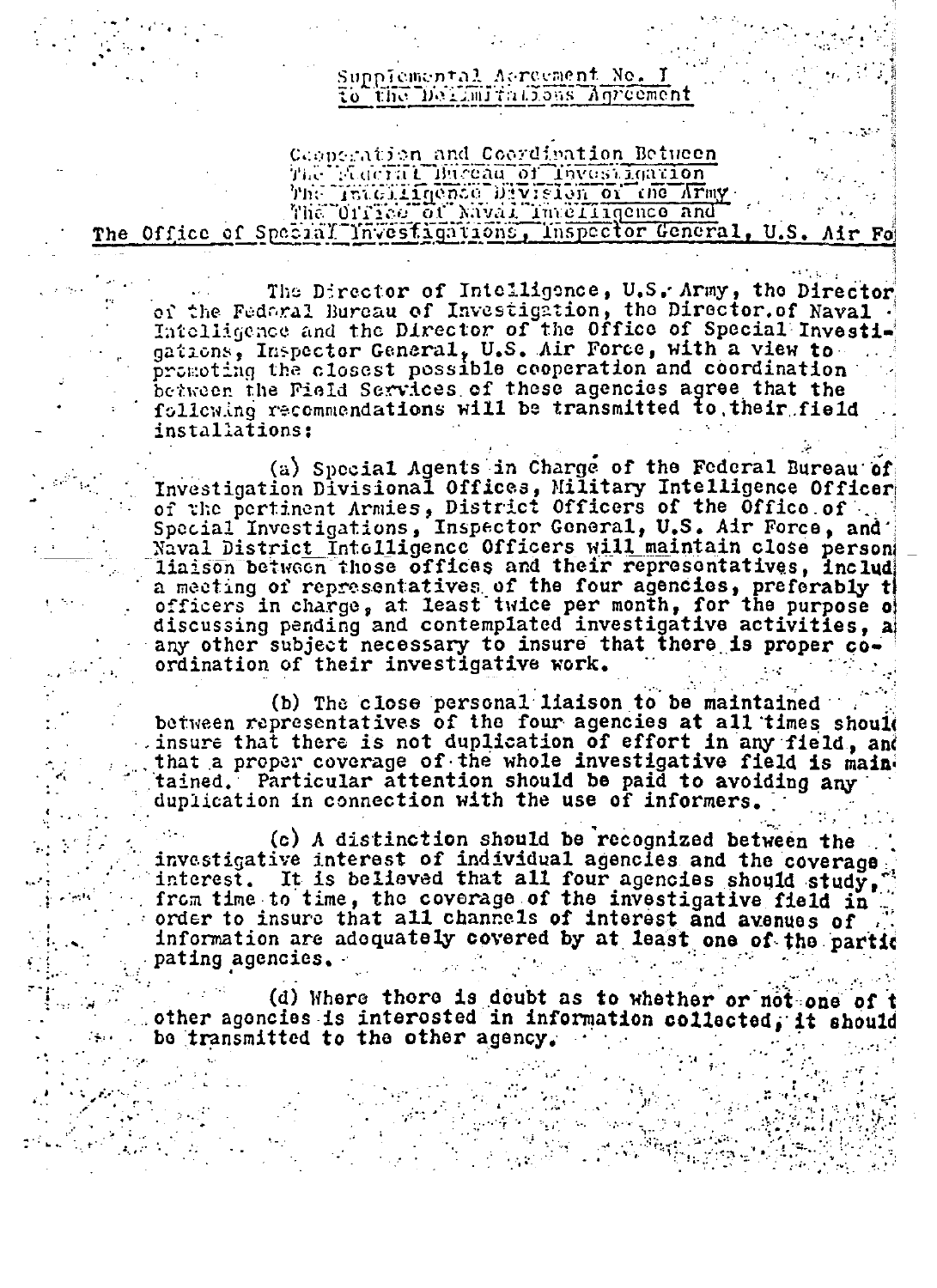(c) Consideration should be given to the fact that cortainal classes of information are of general interest to the Military, Naval, and Air Force Intelligence Services in connection with. background and knowledge of espionage and sabotage organizations. even though the Military, Naval, and Air Force Intelligence<br>Services may have no apparent direct investigative interest.

(f) Should differences of opinion of a minor nature. occur, the directors of the four intelligence agencies fool that " adjusted locally by the officials in charge of the various division organizations.

(Approved by I.I.C. June 2, 1949)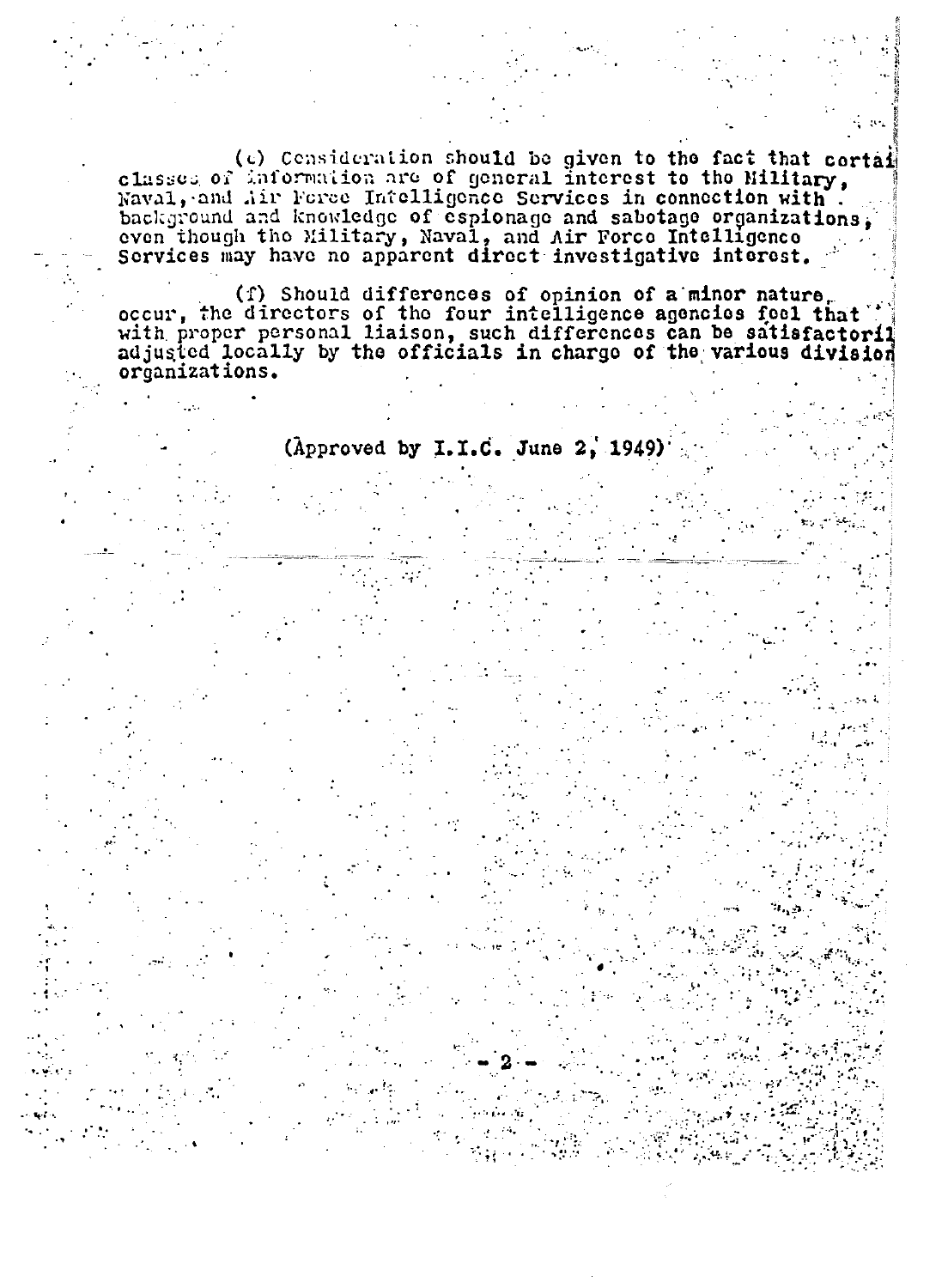## 20blirininin mir zerom to the Defimirations Agreement

(As Amended June 8, 1950)

## Investigative Jurisdiction on Vessels of Military Sea Transportation Service

The investigative jurisdiction of all activities ı. ı under the categories of espionage, counterespionage, subversion and sabotage on vessels of the Military Sea Transportation Servic is as follows:

Investigative jurisdiction on vessels purchased  $a_{\bullet}$ by the Navy will be the responsibility of the Office of Naval Intelligence.

b. Vessels obtained by the Navy through a "bare bo charter" will be under the investigative jurisdiction of the Offi of Naval Intelligence.

c. Vessels allocated to the Military Sea Transport<br>Service which are manned and supervised by their private owners are under the investigative jurisdiction of the FBI.

2. When civilian personnel who are subjects of an investigation under a or b above reach a U.S. port or a port where the FBI has a field agency, or prior to reaching such port, if practicable, the pepartment of the Navy will promptly furnish the FBI all pertinent information concerning the investigation. If personnel who are subjects of an investigation as above remove themselves from the vessel upon arrival of the vessel in port and further surveillance is considered necessary, the Navy will continue surveillance until notified by the FBI at local level that the FBI will make every effort to transfer responsibility upon arrival of the vessel at the port.

When the FBI opens an investigation under c above 3. or when an FBI investigation in progress develops or is believed about to develop ramifications under a, b or c above, the FBI. will promptly furnish all pertinent information to the Navy and<br>will thereafter coordinate its actions with the Navy whenever and wherever deemed necessary to insure proper pursuit of the case.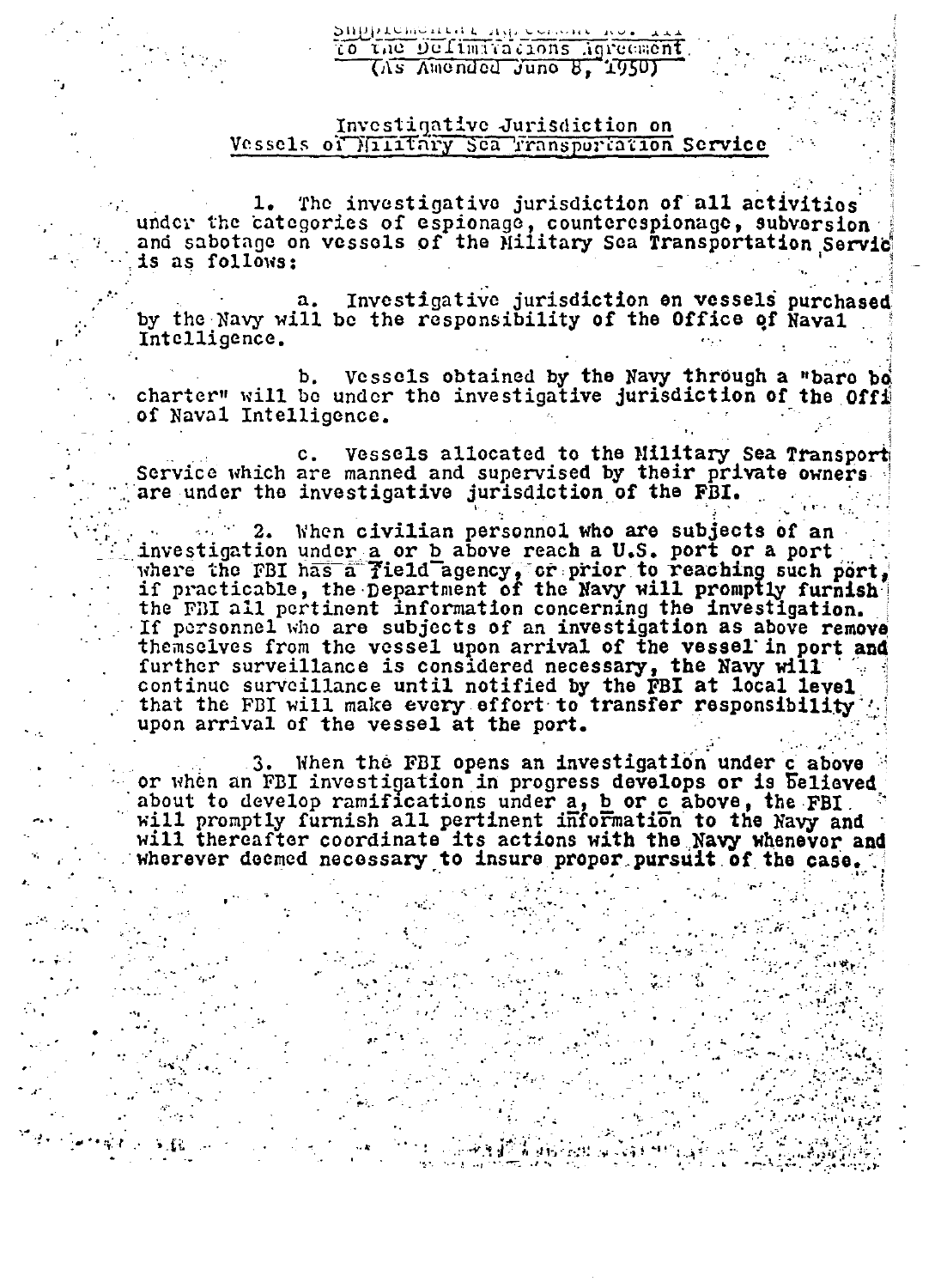#### Supplemental Aprecment No. IV io the Delimitations Agreement

# Investigation of Private Contractors of the Armed Forces

It is agreed by the subscribers of the Delimitations Agreement (hereinafter referred to as subscribers) that with reference investigations of civilian employees, applicants for. employment, directors and key personnel of privately owned plants and facilities, working or bidding on contracts important to the Army, Navy or Air Force (hereinafter referred to as the Armed) Porces) procurement, the following will be followed insofar as practicable. Exceptions thereto will be adjusted by mutual agreement between the subscribers concerned.

The Armed Forces will conduct background  $a_{\bullet}$ investigations of such persons unless there is a particular reason for requesting that an investigation be conducted by the FBI or the FBI has a special interest in a particular case and has notified the Armed Forces of such interest.

The FBI will conduct complaint investigations  $\cdot b$ . of such personnel upon specific request in each case by one or more of the Armed Forces. If one of the Armed Forces has no further need for an investigation requested, but not completed, prompt notification will be made to the FBI.

Investigations conducted by the Armed Forces  $\cdot$  C. under a above will be terminated and all information passed to the FBI when credible derogatory information of a loyalty nature is uncovered. Upon receipt of such a case, the FBI will proceed as under b above if one of the Armed Forces so requests.

When one of the subscribers is aware that d. another is conducting an investigation on a person or firm identical or closely connected with a person or firm it contemplates investigating, no investigation will be undertaken without the consent of the subscriber which has an investi-<br>gation in progress. The investigating agency will make available. to the other interested agency copies of the reports of the investigation made.  $\mathcal{L}^{\mathcal{L}}$  , where  $\mathcal{L}^{\mathcal{L}}$ 

Normally, identity of confidential informants ĉ. will not be communicated from one subscriber to another; however, when such communication occurs, the receiving subscriber will employ the highest possible safeguards to insure that such informant are not compremised. No transmittal of information concerning confidential informants to a third subscriber or to another agency is authorized except by specific consent of the originator.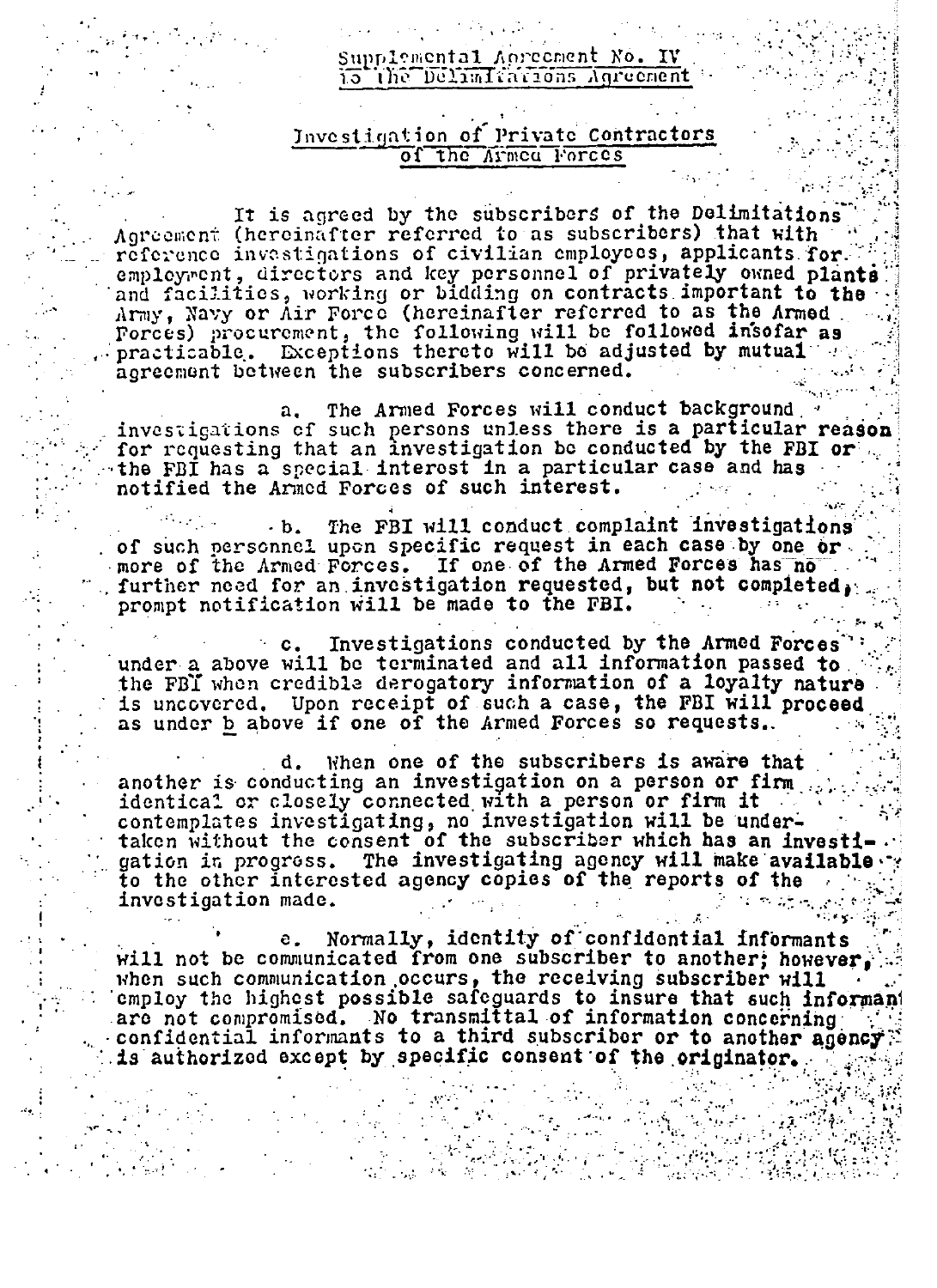#### Supplemental Agreement No. to the Delimitations Agreement

# Investigation of Reserve and Civilian<br>Components of the Armed Sorvices

It is agreed by the subscribers to the Delimitations Agreement that the Army, the Navy and the Air Force may conduct background investigations on members of the inactive reserve and National Guard who are anticipated being called back to active duty, or where an investigation is undertaken for the purpose of determining whether the individual should be disenrolle from his military status, or to determine whether the individual may be granted access to classified military information. The following procedures shall be pursued in each of the above circumstances:

> (1) The Intelligence agencies of the Army, Navy or Air Force before undertaking such background investigation will consult the FBI to determine: (a) if the FBI has an investigation<br>in progress; if so, no investigation will. be undertaken by the intelligence agencies except as may be mutually agreeable to the Armed Force concerned and the FBI; (b) if the FBI already has made an investigation: if so, the results will be made available to the other agencies; (c) if the FBI has it may not have conducted an investigation.

> (2) If, after consulting the FBI, investigation is undertaken by the other agencies, it will be pursued no further than is necessary to make the determination required by the other agencies<br>and all information developed pertinent to the four categories will be furnished promptly to the FBI.

> > (Approved by I.I.C. June 2, 1949)